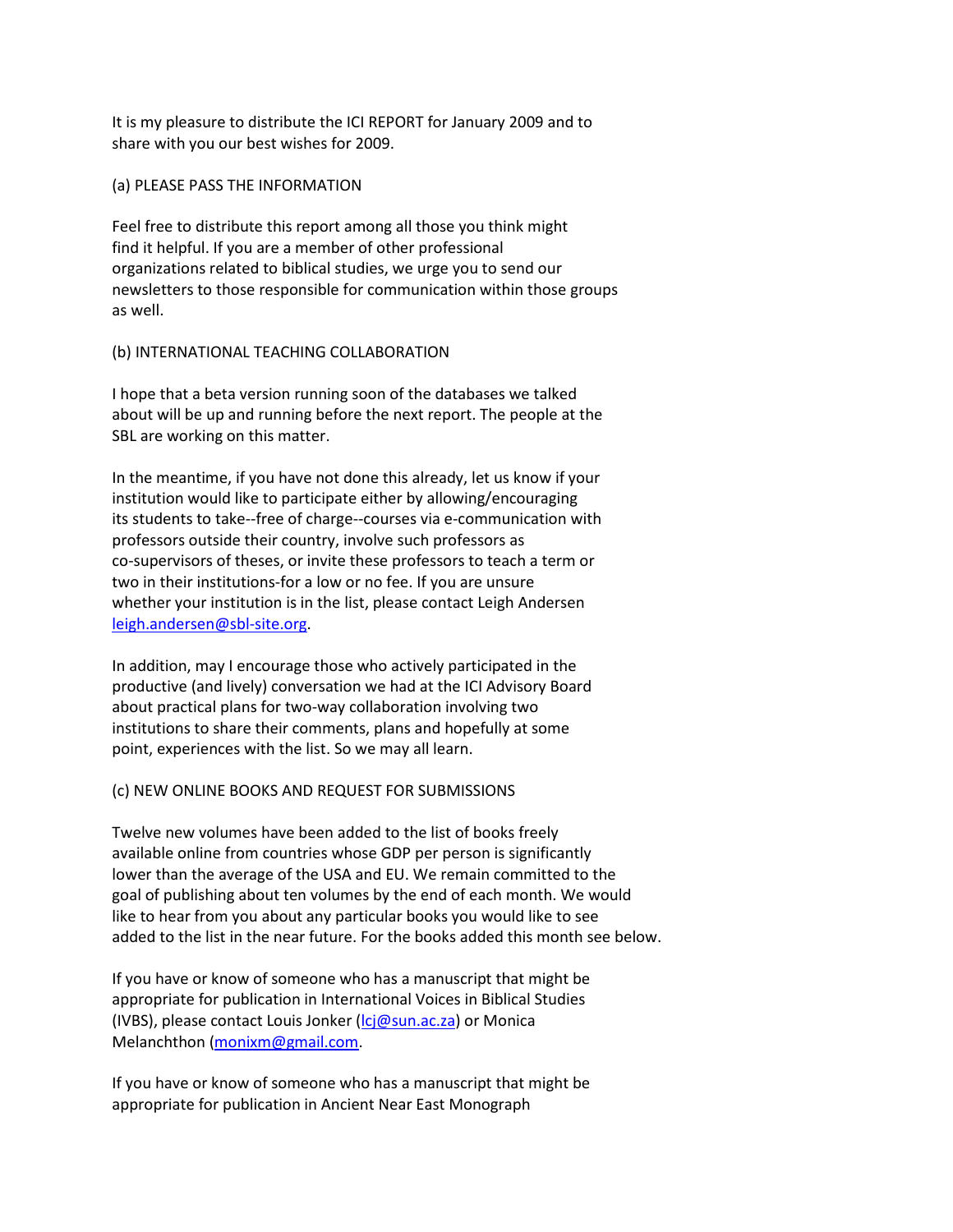Series/Monografias Sobre el Antiguo Cercano Oriente (ANEM/MACO), please contact Roxana Flammini[\(roxflamm@yahoo.com.ar\)](mailto:roxflamm@yahoo.com.ar) or Billie Jean Collins [\(billie.collins@sbl-site.org\)or](mailto:billie.collins@sbl-site.org)or) myself [\(ehud.ben.zvi@ualberta.ca\)](mailto:ehud.ben.zvi@ualberta.ca).

## (d) CALENDAR OF EVENTS

Please send Sharon Johnson [\(sharon.johnson@sbl-site.org\)](mailto:sharon.johnson@sbl-site.org) any information about national, regional or local scholarly conferences, so we may develop a central place in the web where anyone can learn what is going around in terms of research.

## (e) MEMBERSHIP

The SBL continues charging only US\$15 for a regular membership and US\$10 for a student membership for any interested scholars and students in countries whose GDP per person is significantly lower than the average of the USA and EU and who apply through the relevant form (see website). (Just for comparison, the regular charge is US\$65, and US\$25 for students.) Should individuals be unable to pay by credit card, please contact Leigh to set other arrangements.

# (f) LIST OF NEWLY ADDED BOOKS

(1) Albl, Martin C., trans. Pseudo-Gregory of Nyssa: Testimonies against the Jews. Writings from the Greco-Roman World 8. Atlanta, Society of Biblical Literature, 2004.

This volume provides the first translation into any modern language of Pseudo-Gregory of Nyssa's Testimonies against the Jews, a late fourth-century C.E. example of the scriptural testimonia genre. In this genre early Christians compiled biblical quotations, arranged under topical headings and accompanied by interpretive remarks, that functioned as "testimonies" in support of basic Christian beliefs and claims. In his notes Albl describes a unified yet flexible tradition that spread over the entire Mediterranean region, was expressed in Greek, Latin, and other languages, and flourished from the first century well beyond the fifth century. This volume, with Greek text and English translation on facing pages, will enable and stimulate greater interest and research in a neglected area of scholarship.

(2) Boer, Roland, ed. Bakhtin and Genre Theory in Biblical Studies. Semeia Studies 63. Atlanta, Society of Biblical Literature, 2007.

This volume offers a meeting between genre theory in biblical studies and the work of Mikhail Bakhtin, who continues to be immensely influential in literary criticism. Here Bakhtin comes face to face with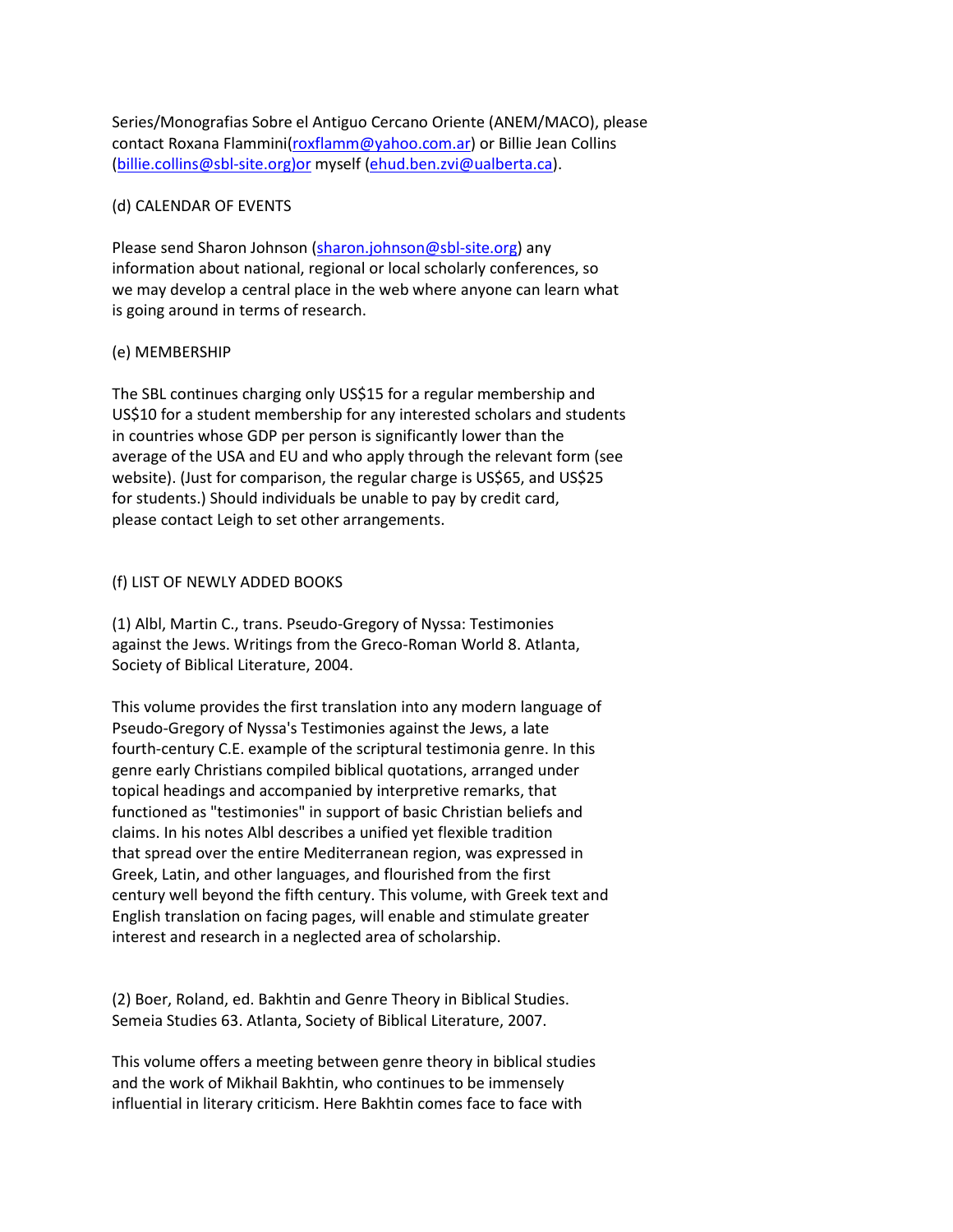a central area of biblical studies: the question of genre. The essays range from general discussions of genre through the reading of specific biblical texts to an engagement with Toni Morrison and the Bible. The contributors are John Anderson, Roland Boer, Martin J. Buss, Judy Fentress-Williams, Christopher Fuller, Barbara Green, Bula Maddison, Carleen Mandolfo, Christine Mitchell, Carol A. Newsom, David M. Valeta, and Michael Vines.

(3) deSilva, David Arthur, Despising Shame: Honor Discourse and Community Maintenance in the Epistle to the Hebrews, Second Edition. Studies in Biblical Literature 21. Atlanta, Society of Biblical Literature, 2008.

This second edition demonstrates how the author of the Epistle to the Hebrews radically transforms the meaning of terms such as "honor" and "loyalty" for the members of the Christian minority community he addressed.

Thus, for example, "honor," a value that formerly supported kinship and political structures within the dominant Greco-Roman culture, is transformed into a term that signifies support for the fictive kinship within, and commitment to the values of, the alternative Christian culture. DeSilva's painstaking examination of how shame, honor, and benefaction helped to maintain the integrity of the Christian minority community will be of interest to students of rhetoric, interpreters of Hebrews, and those interested in first century social relationships.

(4) Dietrich, Walter, Joachim Vette, trans. The Early Monarchy in Israel: The Tenth Century B.C.E. Biblical Encyclopedia 3. Atlanta, Society of Biblical Literature, 2007. {Note: This book will be available towards the end of this week}

The Hebrew narrative art achieves its highest level in the stories of Saul, David, and Solomon. But beyond that, the description of these all-too-human characters and the dramatic events of the birth of the Israelite state depicts a change of eras that became determinative for half a millennium of Israelite history. In this volume Dietrich introduces readers to the stories of the early Israelite state from a variety of perspectives:

literary-critical, historical, and theological. After tracing how biblical and extrabiblical texts describe the period, Dietrich skillfully untangles the knotty questions related to the history of the period and perceptively examines the development of this literary corpus as well as the other biblical material that came to be associated with it. In a concluding chapter Dietrich revisits the stories of Saul, David, and Solomon to explore what they teach about theological issues of enduring significance, what they teach about God, humanity, the state, the use of force, and the relationship between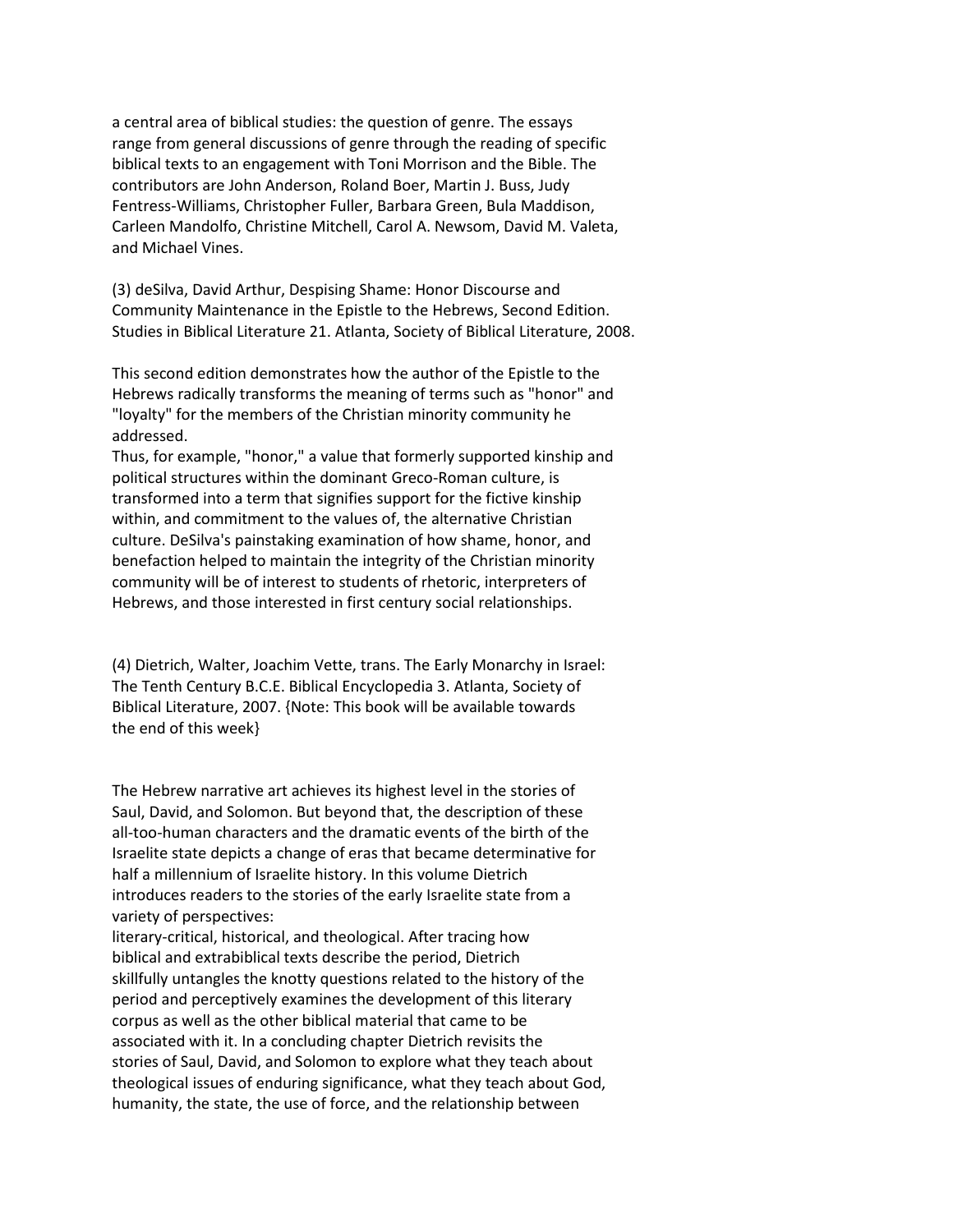women and men.

(5) Gray, Alyssa M. A Talmud in Exile: The Influence of Yerushalmi Avodah Zarah on the Formation of Bavli Avodah Zarah. Brown Judaic Studies 342. Providence, Brown University, 2005.

Scholars have long noticed the many parallel passages in the Babylonian and Jerusalem Talmuds and have offered various explanations for them. The current scholarly consensus is that these parallels are not due to the Babylonian Talmud's knowledge of, and reliance on, the earlier. In this book, Alyssa Gray sets out an original methodology for studying parallels in a Babylonian Talmud tractate and its Jerusalem Talmud counterpart (tractate Avodah Zarah), demonstrating that BT Avodah Zarah drew upon its predecessor.

She argues that this dependence can be demonstrated through what she terms "macro" and "micro" analysis, and that differences between the parallels can often be traced to BT's reworking of prior materials in keeping with its own cultural concerns.

(6) Greer, Rowan A. and Margaret M. Mitchell, trans. The "Belly-Myther" of

Endor: Interpretations of 1 Kingdoms 28 in the Early Church. Writings from the Greco-Roman World 16. Atlanta, Society of Biblical Literature, 2007.

The story of Saul and the woman at Endor in 1 Samuel 28 (LXX 1 Kingdoms 28)

lay at the center of energetic disputes among early Christian authors about the nature and fate of the soul, the source of prophetic gifts, and biblical truth. In addition to providing the original texts and fresh translations of works by Origen, Eustathius of Antioch (not previously translated into English), and six other authors, Greer and Mitchell offer an insightful introduction to and detailed analysis of the rhetorical cast and theological stakes involved in early church debates on this notoriously difficult passage.

(7) Harrak, Amir, trans. The Acts of Ma~r Ma~rž ~ the Apostle. Writings from the Greco-Roman World 11. Atlanta, Society of Biblical Literature, 2005.

The Syriac Acts of Ma~r Ma~rž~ the Apostle discusses the introduction of Christianity into Upper Syria, Mesopotamia, and Persia at the end of or slightly after the apostolic age by Ma $\sim$ r Ma $\sim$ rž  $\sim$ . The Acts continues the Teaching of Addai (Thaddaeus in Eusebius of Caesarea), one of the seventy disciples of Jesus, who dispatched Ma~rž ~ from Edessa to the east. The Acts traces Ma~rž ~'s itinerary and preaching in Mesopotamia until his reaching Babylonia, where he founded the first church near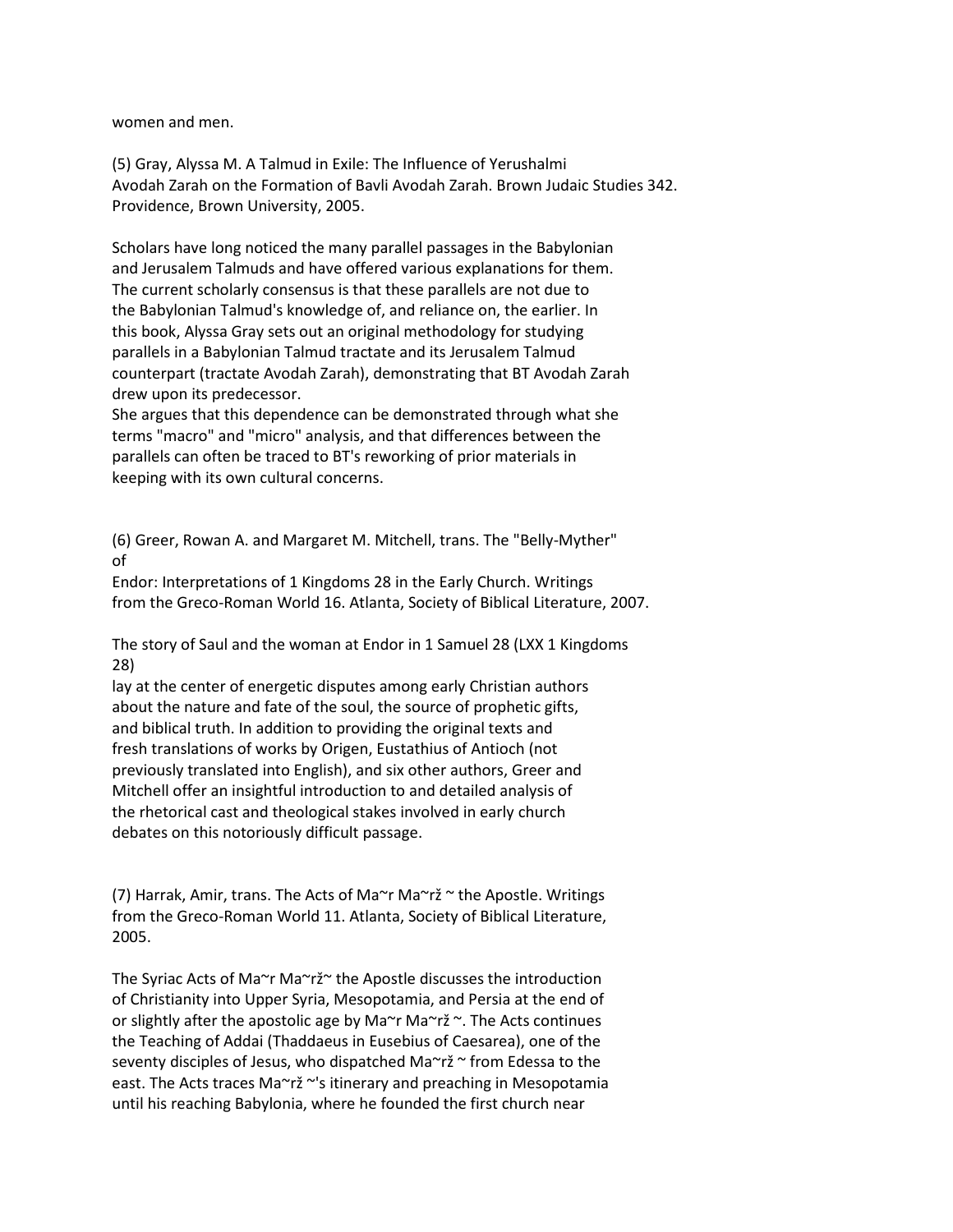the Hellenistic city of Seleucia on the Tigris. By the early fifth century, the birthplace of Christianity in Babylonia became the patriarchal seat of the Church of the East, whose ecclesiastical jurisdiction and cultural influence extended during the early medieval period as far as China. This volume contains the Acts of Ma~r Ma~rž~ in Syriac and a relevant account from Kita~b al-Majdal in Arabic, both translated for the first time into English. This annotated translation of the Acts of Ma~r Ma~rž~ offers specialists and lay people alike a major source dealing with the early history of Christianity in the Middle East.

(8) Lawrence, Jonathan D. Washing in Water: Trajectories of Ritual Bathing in the Hebrew Bible and Second Temple Literature, Academia Biblica 23. Atlanta, Society of Biblical Literature, 2006.

Although most scholars recognize that Christian baptism is related to Jewish ritual bathing, many assume that Christians transformed and rejected Jewish bathing practices. To correct this overly simplistic view, Lawrence mines archaeological and textual materials to outline a larger context for Jewish and Christian bathing. Using archaeological data from Jerusalem, Judea, Qumran, and the Galilee, as well as his own close reading of the Hebrew Bible, the Dead Sea Scrolls, and other Second Temple literature, Lawrence identifies a spectrum of functions-ritual, metaphorical, or initiatory-that bathing served during the Second Temple period. He thus offers a new approach to the study of ritual bathing and suggests that, despite the polemics of later Christian and Jewish texts, the earliest Christians drew on a tradition shared with the Qumran community and other Jewish groups, in which each group chose its own emphases for ritual bathing.

(9) Miller, Patrick and J. J. M. Roberts. The Hand of the Lord: A Reassessment of the "Ark Narrative" of 1 Samuel. Atlanta, Society of Biblical Literature, 2008. (Originally published by Johns Hopkins University Press, 1977).

On the basis of crucial comparative data, the authors present a fresh and exciting analysis of a difficult biblical source: the so-called Ark Narrative. The authors demonstrate that Yahweh, not the ark, is central to the narrative and that the issue is Yahweh's control of history. The narrative seeks to prove that it was not the Philistines or their god but Yahweh himself who shaped Israel's destiny.

(10) Smith, Mark S. The Rituals and Myths of the Feast of the Goodly Gods of KTU/CAT 1.23: Royal Constructions of Opposition, Intersection, Integration, and Domination. Resources for Biblical Study 51. Atlanta, Society of Biblical Literature, 2006.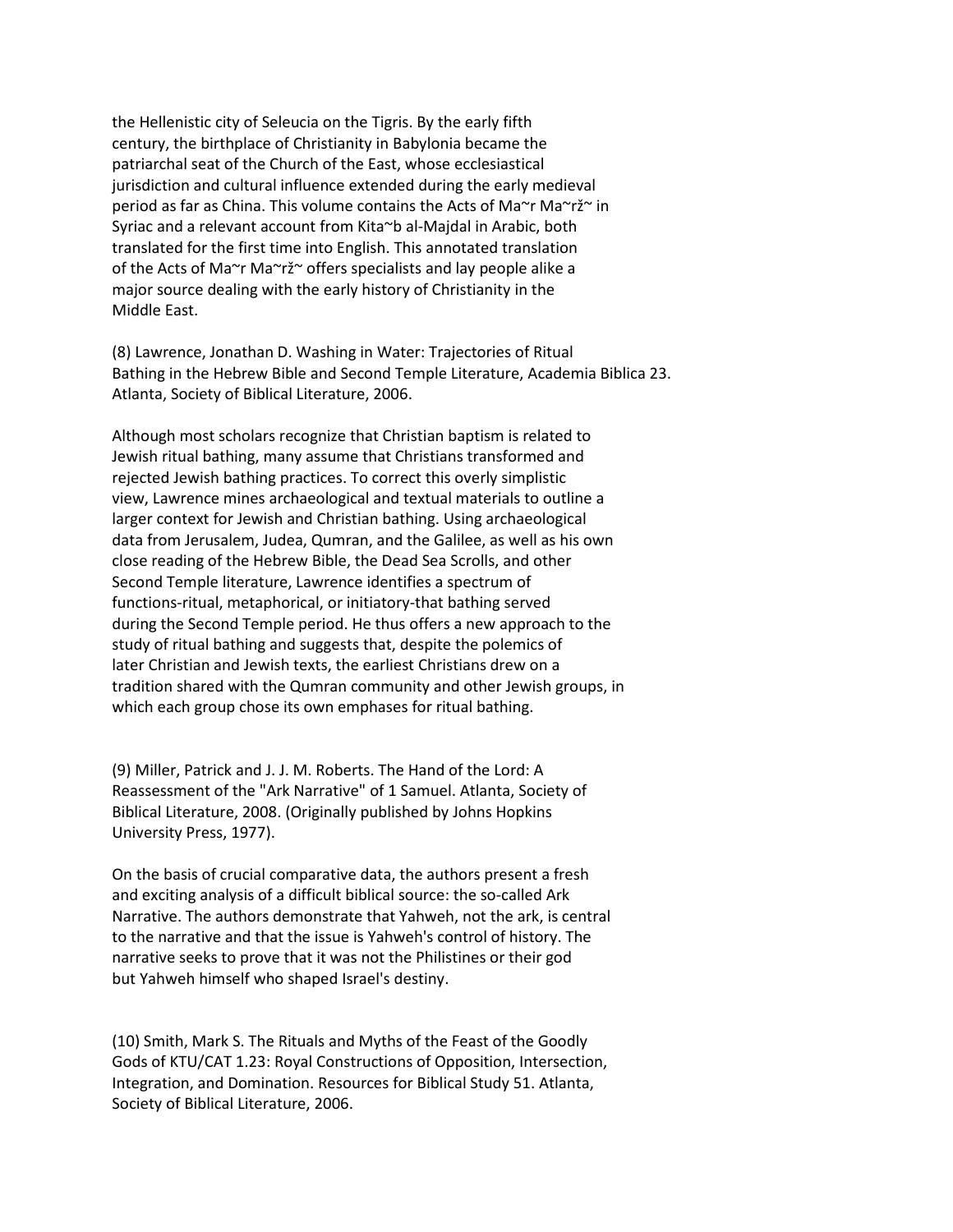In a fresh, in-depth study of the Ugaritic text often called "The Birth of the Beautiful Gods," Smith applies the tools of detailed philological analysis and recent theoretical advances in the study of myth and ritual to illuminate this text as a sophisticated, integrated whole. In a series of rituals and myths, "The Feast of the Goodly Gods" captures a ritual moment of cosmic integration between the beneficial deities and the destructive cosmic enemies, in particular the gods after whom the text is named. This important volume not only brings the world of this fascinating Ugaritic text to life, setting it clearly within its royal context, but also provides a model for the integration of philological analysis and contemporary theories especially ritual studies in the interpretation of ancient texts, including the Bible.

(11) Stern, Elsie R. From Rebuke to Consolation: Exegesis and Theology in the Liturgical Anthology of the Ninth of Av Season. Brown Judaic Studies 338. Providence, Brown University, 2005.

From Rebuke to Consolation considers the constellation of texts related to the lectionary cycle for the Ninth of Av season. It demonstrates that the lectionary cycle articulates a theology of consolation which is not present in the constituent biblical texts. The related midrashic texts and liturgical poems echo and further develop this theology which the targum, which does not relate solely to the texts in their liturgical context, does not. The book explores the synagogue as a context for the public interpretation of biblical texts and as a site for popular rabbinic interpretation.

(12) West, Gerald O. Reading Other-Wise: Socially Engaged Biblical Scholars Reading with Their Local Communities. Semeia Studies 62. Atlanta, Society of Biblical Literature, 2007.

How do ordinary Bible readers "other" than scholars collaborate with academics in interpretation that focuses on the various contexts and realities of their lives and local communities? Often neglected in the scholarly guild, these readers' voices are heard throughout the essays in this volume, which explore interpretation at the intersection of faith communities and the academy from a variety of cross-cultural perspectives and locations, such as South Africa, India, Jamaica, Brazil, the United Kingdom, and the United States. This collection provides a rich array of resources and challenges, sharing insights that academics and nonacademics alike can offer to face the many struggles of our time. The contributors include Eric Anum, Valmor Da Silva, Bob Ekblad, Stephen C. A. Jennings, Werner Kahl, Kari Latvus, Janet Lees, Mogomme Alpheus Masoga, Monika Ottermann, Naveen Rao, Nicole M. Simopoulos, and Gerald O. West.

To access the books, please go to